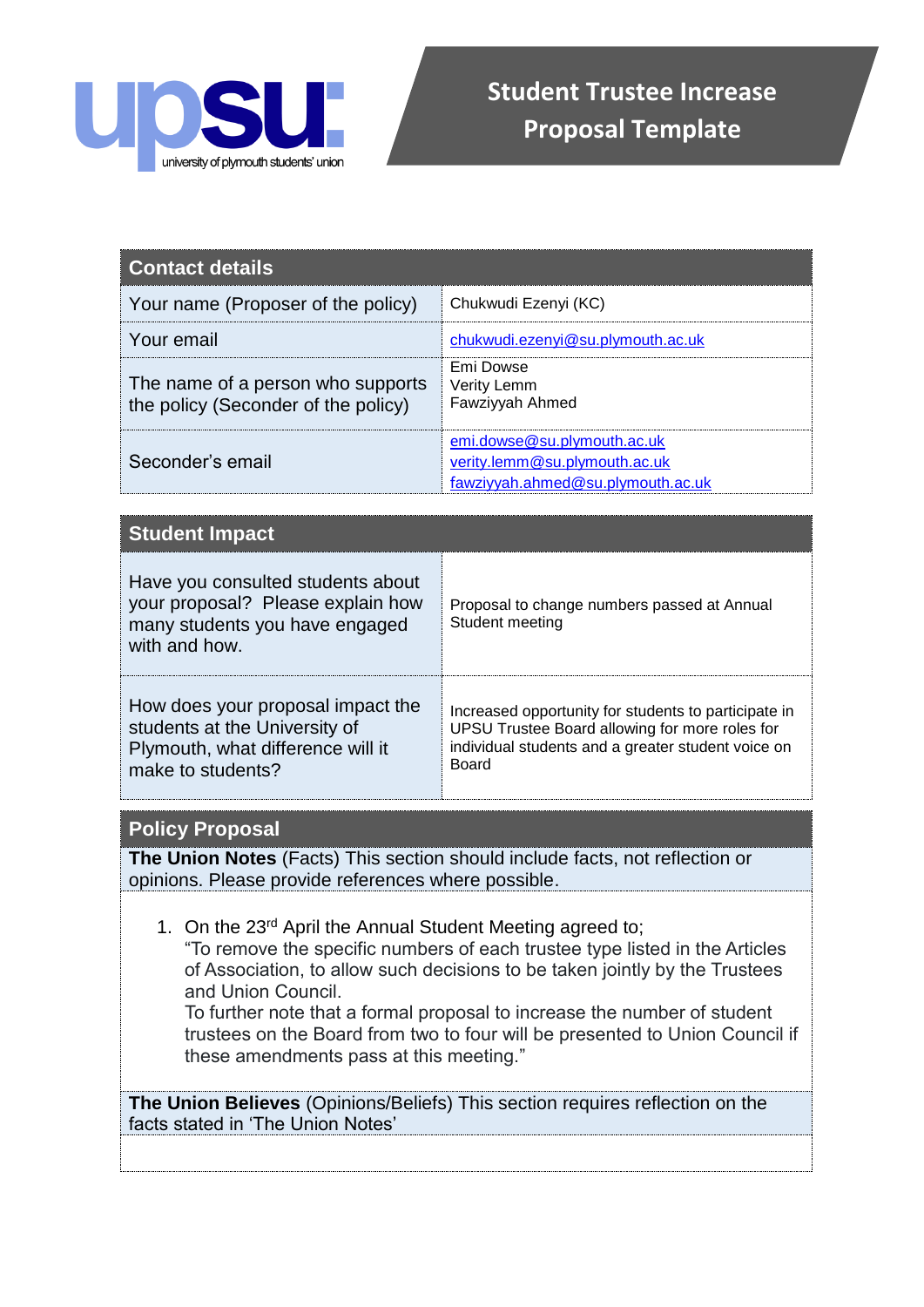1. An increase in the number of Student Trustees is beneficial for the UPSU Board of Trustees.

**The Union Resolves** (Actions) Here you will describe the action you want to be taken, be specific.

1. For UPSU to increase the number of Student Trustees from two to four and to engage the additional Student Trustees in the next recruitment cycle (intended for April/May 2021)

**Appendices/supporting information** Please include any supporting information relevant to your motion, this could include; consideration of how you would achieve any points in 'The Union Resolves', links to news articles or online publications

## **EXCERPT FROM THE MINUTES OF 20TH APRIL AND 5TH MAY 2021**

## Student Trustee Increase Policy Proposal – see appendix 4

In the absence of KC who had proposed the policy, Emi Dowse, VP Education explained that this was discussed as part of the proposals at the ASM. At the ASM it was agreed to amend the Memorandum and Articles of Association to remove the numbers of each Trustee type. It was further agreed that a formal proposal to increase the number of Student Trustees from two to four would be put to Union Council.

Verity Lemm, VP Activities added that when the Sabb roles merged part of the agreement for that to happen was to increase the number of Student Trustees on the Board to keep the levels of student representation. Only two Trustees were recruited last year as, due to timing, the changes could not be made in time to still take advantage of being able to promote to students in term time. Emi Dowse added that this has been voted in at the ASM so it just need to be formalised here at Union Council.

Martin Nicholls, Part-time Mature Students Officer noted the proposer of the motion is not here and asked if this had been proposed by a member of staff.

Verity Lemm acknowledged that the Sabbatical Officers do speak to staff about many things but reassured Union Council that this has come directly from Sabbs and that discussion was led by Officers on the Trustee Board when the roles merged. It will only benefit students to have another two student representatives on the Board of Trustees.